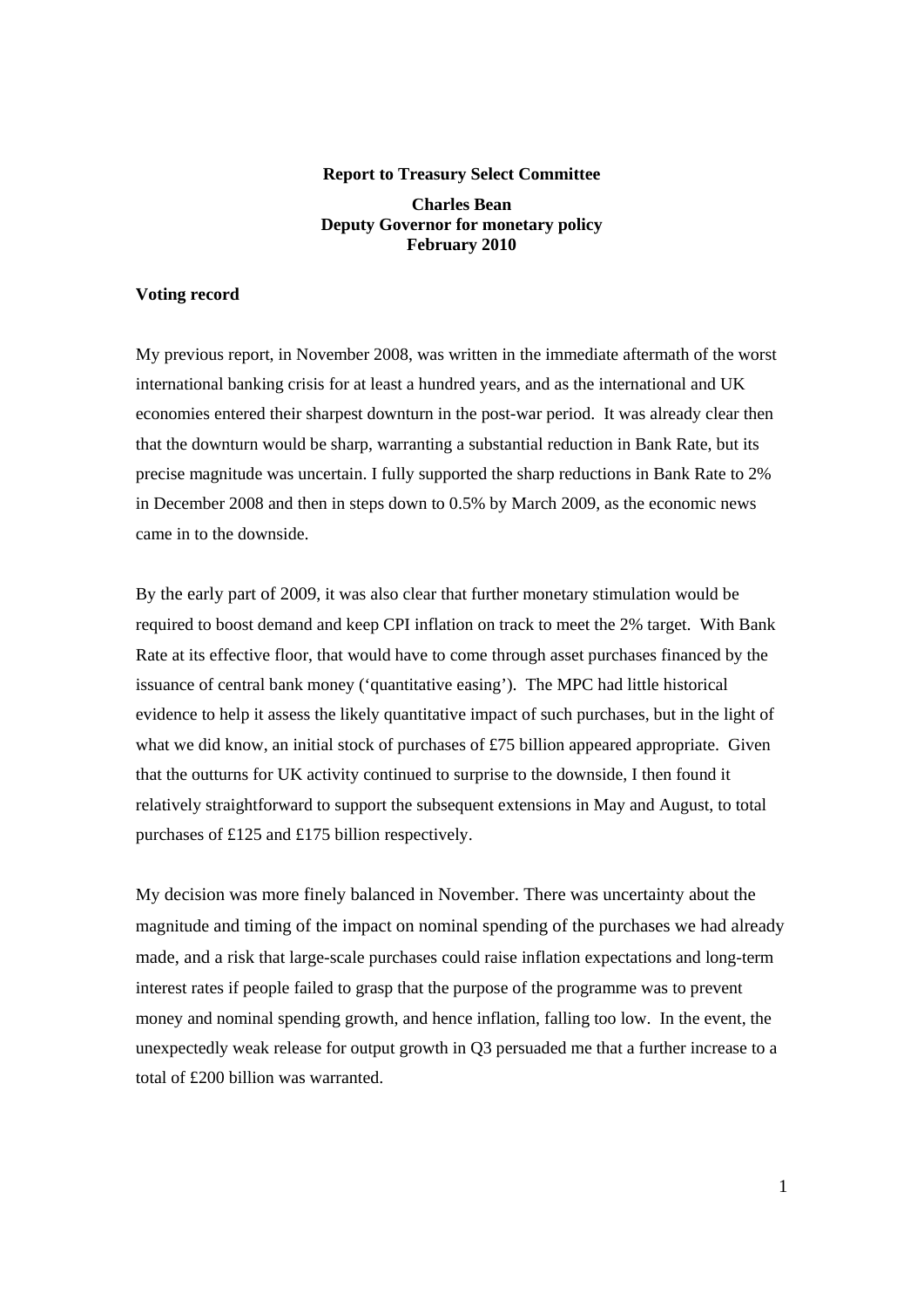The Committee lowered its central (modal) projections for GDP growth and inflation in its latest *Inflation Report*. But at the same time it also moderated the downside risks to GDP growth and correspondingly increased the upside risks to inflation. As a result, the average (mean) projections for both growth and inflation taken across the whole of the fan charts are broadly similar to those in November. In the light of the continuing uncertainties already mentioned, I therefore did not feel that a further extension of the programme was presently warranted.

## **The outlook**

The UK economy appears to have been "bumping along the bottom" during the second half of 2009. I expect to see the economy gradually pick up steam through this year, reflecting: the substantial stimulus from policy, much of which is still working through; the lower level of sterling, which should gradually boost exports and discourage imports; a gradual decline in uncertainty, which should make businesses and households more willing to undertake expenditures that were put on hold over the past year. But against that, there is a considerable headwind in the shape of the continuing de-leveraging within the financial sector. As a result, the availability of bank credit is likely to remain restricted for some while; an open question is the extent to which a revival in bank lending is necessary for a healthy recovery. The need to strengthen public and private sector finances will also weigh on demand. On balance, I share the view in the Committee's latest *Inflation Report* projections that the recovery is most likely to be rather slow and protracted, leaving output below its previous peak for some time.

CPI inflation was 3.5% in January. The pickup in inflation from 1.1% in September reflects both higher petrol prices and the restoration of the standard VAT rate to 17.5%. Assuming stable oil prices, and in the absence of further increase in indirect taxes, inflation should fall back this year, reflecting the waning influence of the depreciation of sterling and the growing influence of the substantial margin of spare capacity. There is, however, substantial uncertainty about both the impact of the recession on supply capacity and the impact of the margin of spare capacity on inflation. Past international experience suggests that recessions in the aftermath of banking crises can have a lasting effect on an economy's supply potential. There is, though, considerable heterogeneity of experience and isolating the mechanisms

2